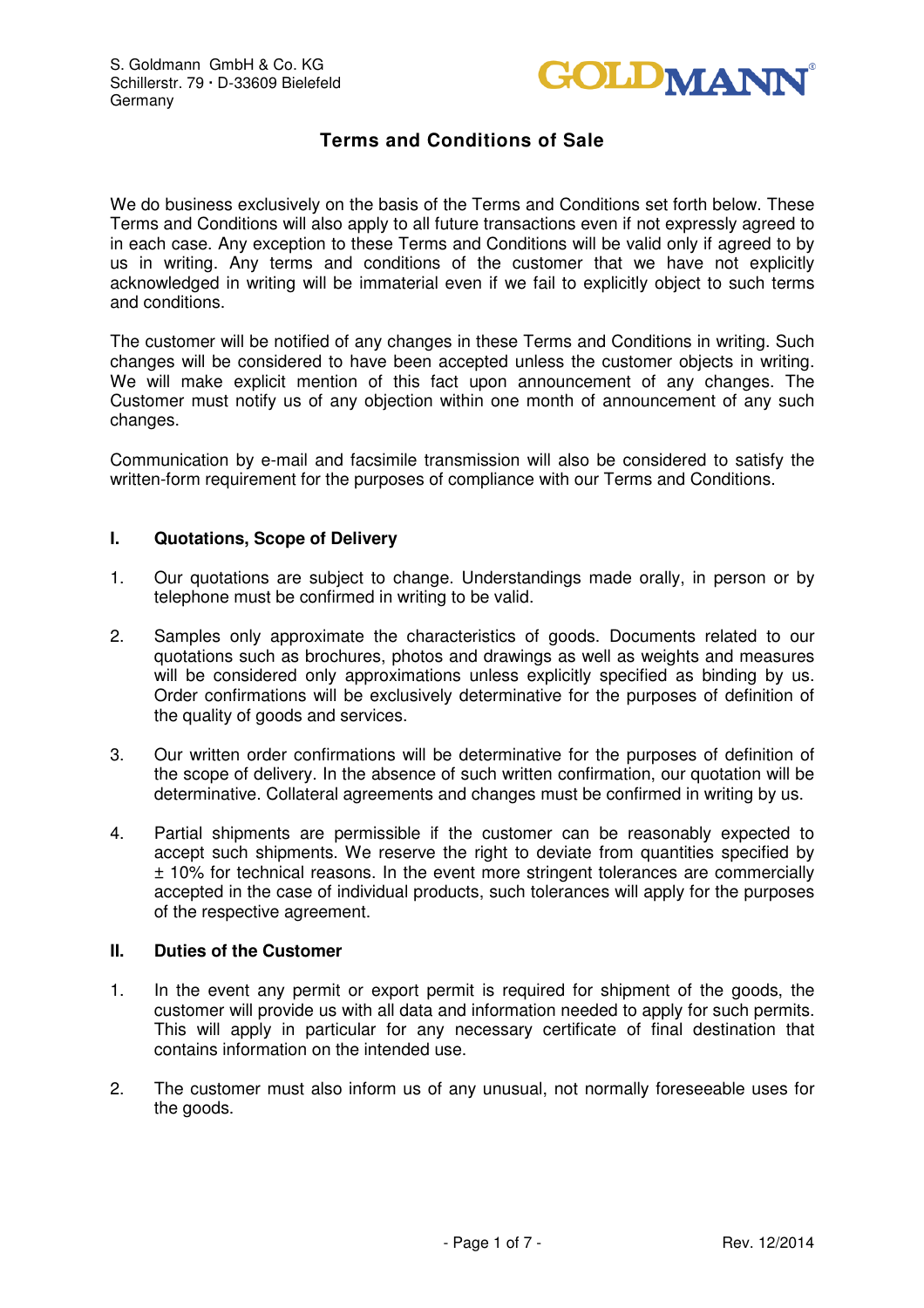

- 3. The customer will comply with all provisions of German and international foreign trade law. The customer may use the goods received from us only for the contractually agreed purpose or the purpose communicated to us and agrees to refrain from selling or otherwise making the goods available to persons, companies, organizations or facilities included in the sanction lists of the European Union (Council Regulations (EC) 2580/2001 and 181/2002 in their respective versions) or in the US Denied Persons List.
- 4. The customer will reimburse us for any loss or damage suffered as a result of any breach of the above duties by the customer. The customer will also indemnify and hold us harmless from any claims brought by third parties.

### **III. Prices and Conditions of Payment**

- 1. Prices apply ex works, including packaging. The actual quantities shipped will be invoiced. Changes in the cost of materials and labour that occur four months after execution of the agreement will entitle us to change our prices accordingly.
- 2. In the case of shipments to other countries, the customer will bear all duties, fees, taxes, costs for technical certification, etc., incurred outside the Federal Republic of Germany. This will also apply accordingly to the cost of any necessary legalization of certificates of origin, invoices for consular services, etc..
- 3. Payments by check will be subject to clearance. If the customer should fail to meet its financial obligations, not honor checks or suspend payments, we may call the entire outstanding amount due immediately even if we have already accepted checks. We also reserve the right to require payment in advance.
- 4. The customer may not offset counterclaims or exercise any rights of retention unless claims of the customer are undisputed or legally enforceable.
- 5. If it should become apparent after execution of a contract that our claim to payment is at risk due to the customer's inability to make payment, we may refuse to make shipment and request that the customer either make payment upon delivery within a period specified by us or provide appropriate security. In the event this period should elapse with no response from the customer, we may cancel the order and demand reimbursement of expenses incurred. No such period of notice will be required if the customer seriously and definitively refuses to make payment or if special circumstances exist that justify immediate cancellation of the contract by us after weighing the interests of both sides.

### **IV. Delivery Time**

- 1. Dates and deadlines specified in our order confirmations or otherwise agreed with the customer will be binding. Compliance with such dates and deadlines by us presupposes timely receipt of all documents to be supplied by the customer as well as compliance with the agreed conditions of payment and other obligations by the customer. If these conditions are not met in a timely manner, delivery or performance will be delayed accordingly.
- 2. Delivery will be considered to have been made on a timely basis if the goods are ready for shipment or collected by the delivery date. If shipment is delayed for reasons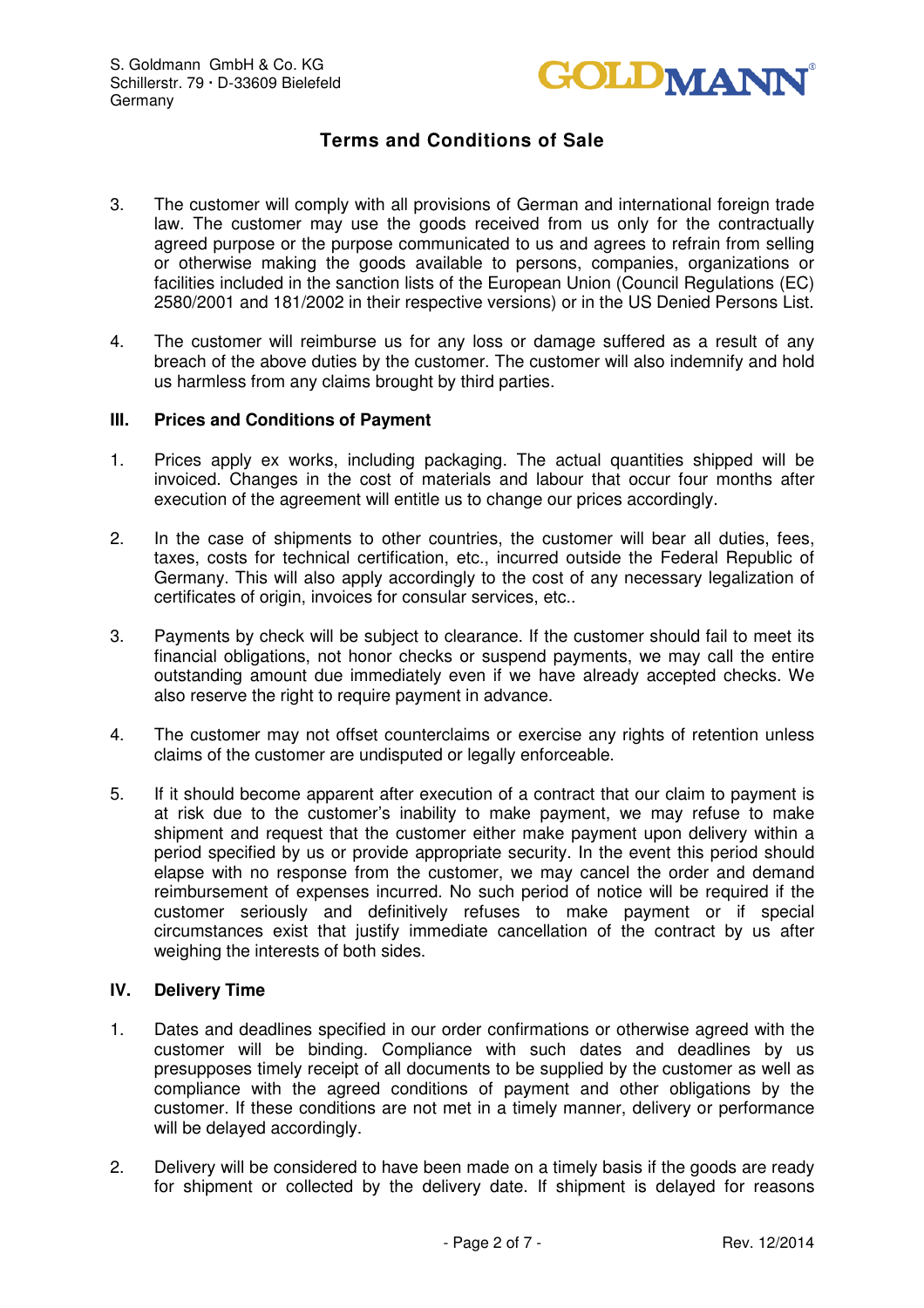

attributable to the customer, delivery will be considered to have been made on a timely basis upon notification of completion or availability for shipment by the agreed delivery date.

3. If we are prevented from performing our obligations due to the occurrence of unforeseeable unusual circumstances affecting our operations or those of our suppliers that we could not avoid despite all due care in view of the given circumstances, for example, disruption of operation, governmental intervention, delays in the delivery of essential raw and building materials, delivery will be postponed by the duration of any such occurrence unless delivery or performance is rendered impossible. In the event delivery or performance should become impossible due to the circumstances mentioned above, we will be released from our obligation to make delivery.

If the operations of the customer should be affected by any of the above-mentioned circumstances, the same legal consequences will also apply in respect of the customer's obligation to accept delivery.

We may rely on the circumstances mentioned here only if we notify the customer accordingly without delay.

4. In the event shipment or delivery is delayed at the request of the customer, we may charge a storage fee as of one month after notification of completion or readiness for shipment in the amount of one-half percent of the net invoiced amount for each month of delay or any fraction thereof. This storage fee will not exceed five percent of the net invoiced amount unless we document that higher costs were incurred.

### **V. Shipment and Passage of Risk**

- 1. The risk of loss or damage will pass to the customer upon shipment. If shipment is delayed for reasons lying within the sphere of influence of the customer or the customer's agents, the risk of loss or damage will pass to the customer as of the day of readiness for shipment.
- 2. We will obtain freight insurance only if requested to do so by the customer in writing and paid for in advance.

#### **VI. Packaging**

- 1. In the event goods are shipped in returnable containers, the empty containers must be returned to us in perfect condition within no later than 30 days from the date of delivery at the expense and risk of the customer or be turned over to us at our vehicle in return for acknowledgement of receipt.
- 2. In the event the customer should fail to comply with the provision contained in 1 above, we may demand appropriate compensation for any time in excess of 30 days and after setting a period for the return of the containers demand payment of the cost of replacement less any such compensation already paid in the case of failure to comply with our request during such period.
- 3. The markings on returnable containers may not be removed. Returnable containers may not be exchanged and may not be filled with other materials. The customer will be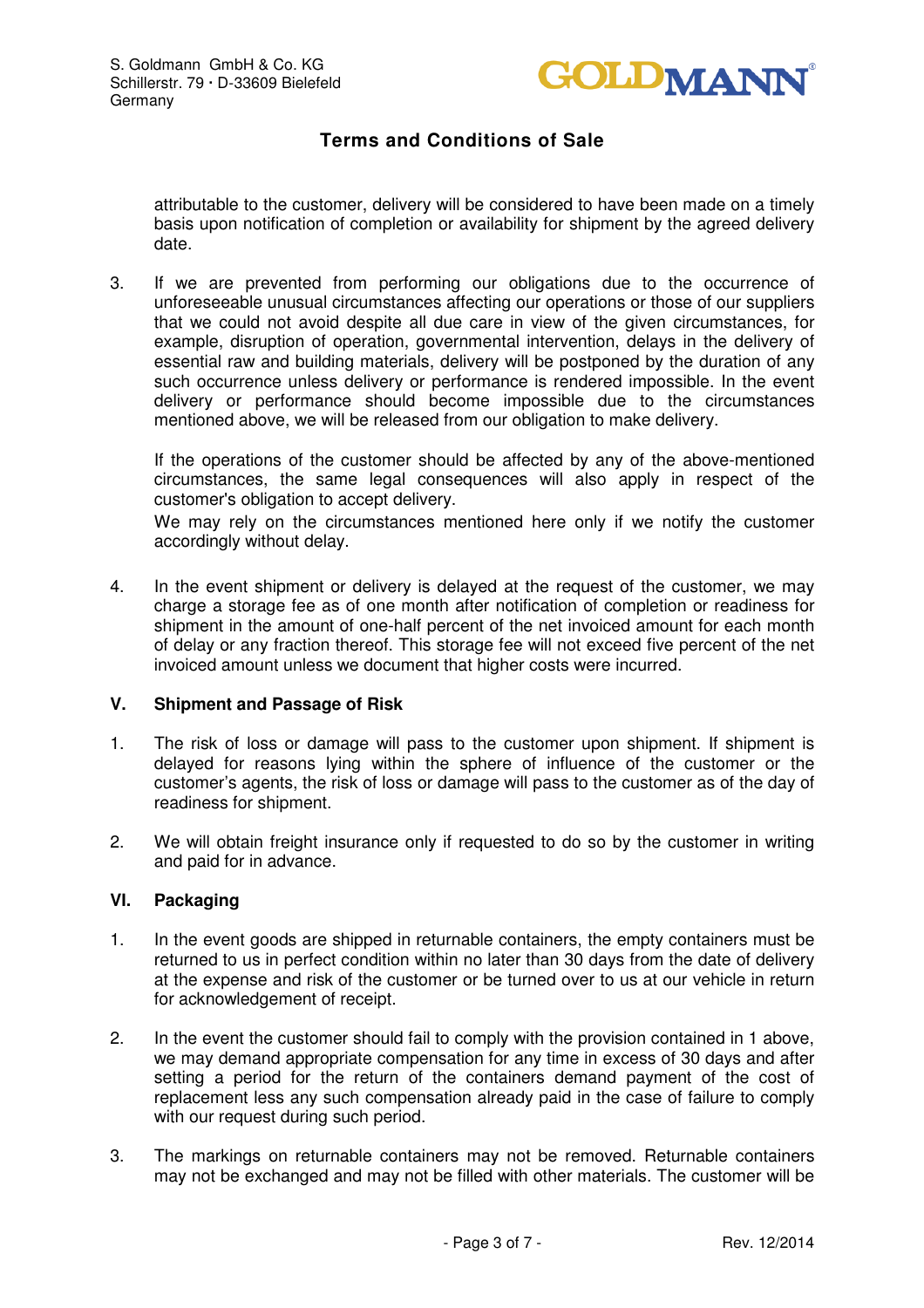

responsible for any decrease in value, exchange or loss attributable to the customer. The containers may not be used for storage purposes or transferred to a third party unless agreed to by us in writing beforehand.

4. In the case of shipments in tank cars or ISO tank containers, the customer agrees to take all reasonable measures to empty the containers and return them to us at an address designated by us as quickly as possible. In the event the standing time at the location of the customer is prolonged due to reasons attributable to the customer, the customer will bear the commensurate rental fee for the tank cars.

### **VII. Retention of Title**

- 1. Shipped goods will remain our property after shipment until we have received payment in full of the agreed price, including all amounts already due or that will become due, and until clearance of all checks.
- 2. In the event the customer pays by check and we issue the customer a bill of exchange for the purposes of refinancing, our ownership rights will cease to exist only when we can no longer be held responsible for the bill.
- 3. The customer may resell the goods in the course of ordinary business activity. The customer hereby assigns to us any claims arising from the resale of goods to which we retain title, in particular claims for payment against the purchasers of such goods, and we accept such assignment. The customer will notify its debtors of such assignment at our request. The customer will notify us of the outstanding receivables and the names of the respective debtors.
- 4. The customer is authorized to collect amounts owed us in connection with the resale of goods. We may revoke such authority to make collection in the case of arrears on payments owing to us or if we become aware of circumstances that from a commercial point of view would compromise the creditworthiness of the customer.
- 5. The customer may not assign any security interest in goods to which we retain title. In the case of any action, and in particular any form of attachment, by a third party against goods to which we retain title, the customer will identify us as the owner and notify us without delay, providing a copy of the judicial order.
- 6. We may in the case of any breach of contract by the customer cancel the contract, demand the return of any goods supplied by us and claim damages.
- 7. If the value of any securities provided exceeds our claims by more than 20%, we will, at our sole discretion, reassign or release securities if requested to do so by the customer.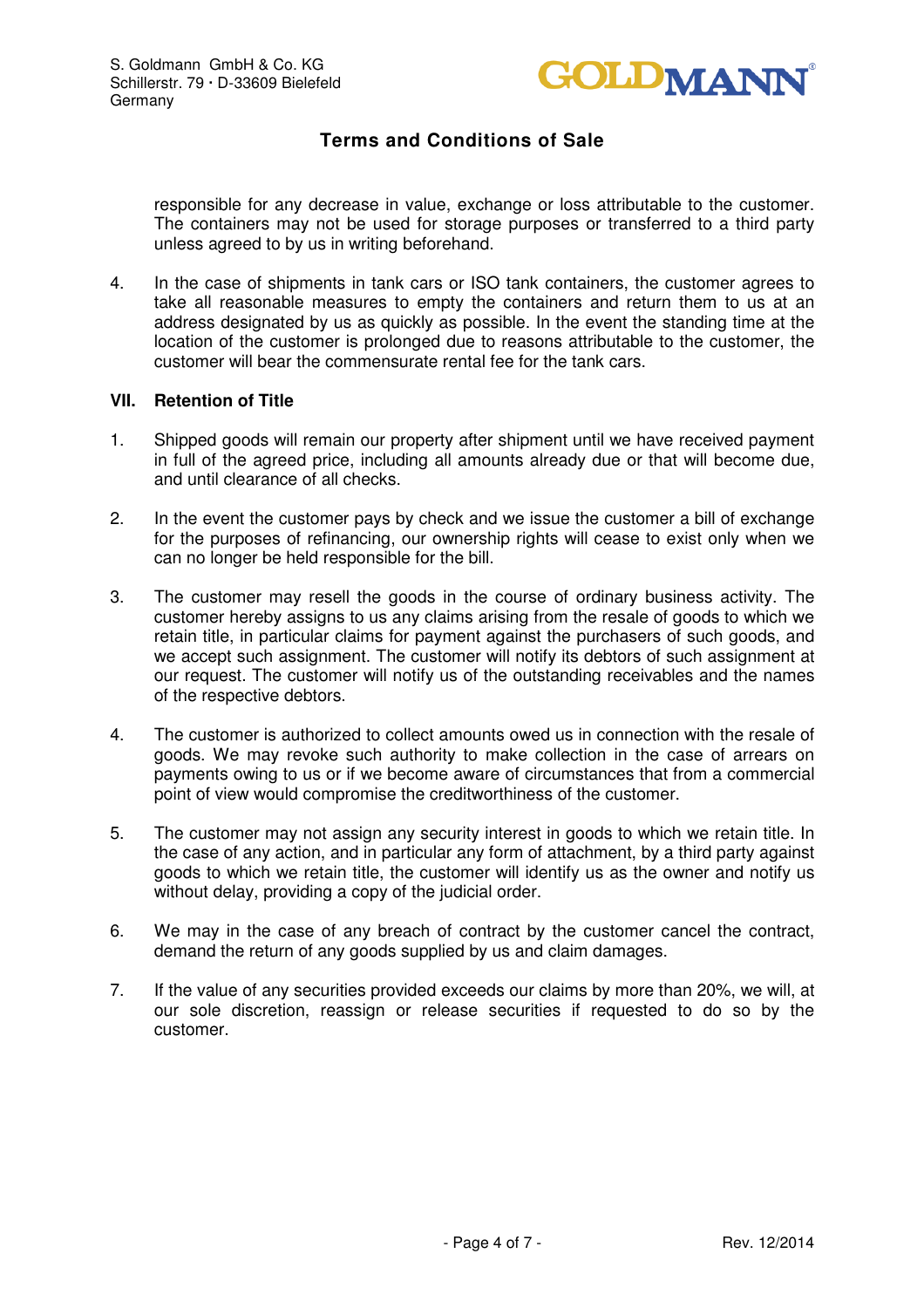

#### **VIII. Rights of the Customer in the Case of Defects**

- 1. We hereby assign our claims against suppliers of significant third-party products to the customer. The customer may hold us liable for defects in such significant third-party products only if judicial action against the third-party suppliers has been unsuccessful.
- 2. If the purchase represents a commercial transaction for the customer, the customer must notify us of any defects in writing without delay and at the very latest within one week of receipt of the goods. The customer must notify us in writing without delay upon detection of any other defect that cannot be detected within the above period even upon careful inspection.
- 3. In the case of legitimate defects, we may at our discretion correct the defect or supply a replacement within a reasonable period of at least 14 days. If corrective work should prove inadequate, the customer may – unless the default is of negligible importance – reduce the price or rescind the contract. The customer may also claim damages or reimbursement of expenses if appropriate. If the customer should rescind the contract, the customer will return the goods to us.
- 4. The customer will bear the costs of returning the goods for the purposes of corrective work.
- 5. No further claims of the customer in respect of expenses incurred for the purposes of carrying out required corrective work, in particular for shipping, freight, materials and labor, will not be honored if such expenses are increased due to the fact that the goods are subsequently brought to a location other than the delivery destination by the customer or any other party unless required by the intended use of the goods or agreed to by us upon execution of the contract.
- 6. We will be liable for claims arising from defects in products only in the case of gross negligence on our part or that of our agents or in the case of breach of a material contractual obligation. A material contractual obligation is one that must be met if the contract is to be properly fulfilled and on which the customer may rely.

No liability can be assumed for unforeseeable, so-called excess damage. It is expressly agreed that this limitation will not apply in the case of loss of life or personal injury due to a culpable breach of duty on the part of any of our agents.

- 7. If we warrant that the goods will comply with certain specifications, the conditions pertaining to limitation of liability contained in para. 5 above will not apply. Claims brought under the Product Liability Act (Produkthaftungsgesetz – ProdHaftG) will remain unaffected.
- 8. We accept no liability for the suitability of the goods for the purposes contemplated by the customer unless such purposes are expressly stipulated by us. In the event we provide advice in respect of the use of the goods, we are liable for willful misconduct and gross negligence.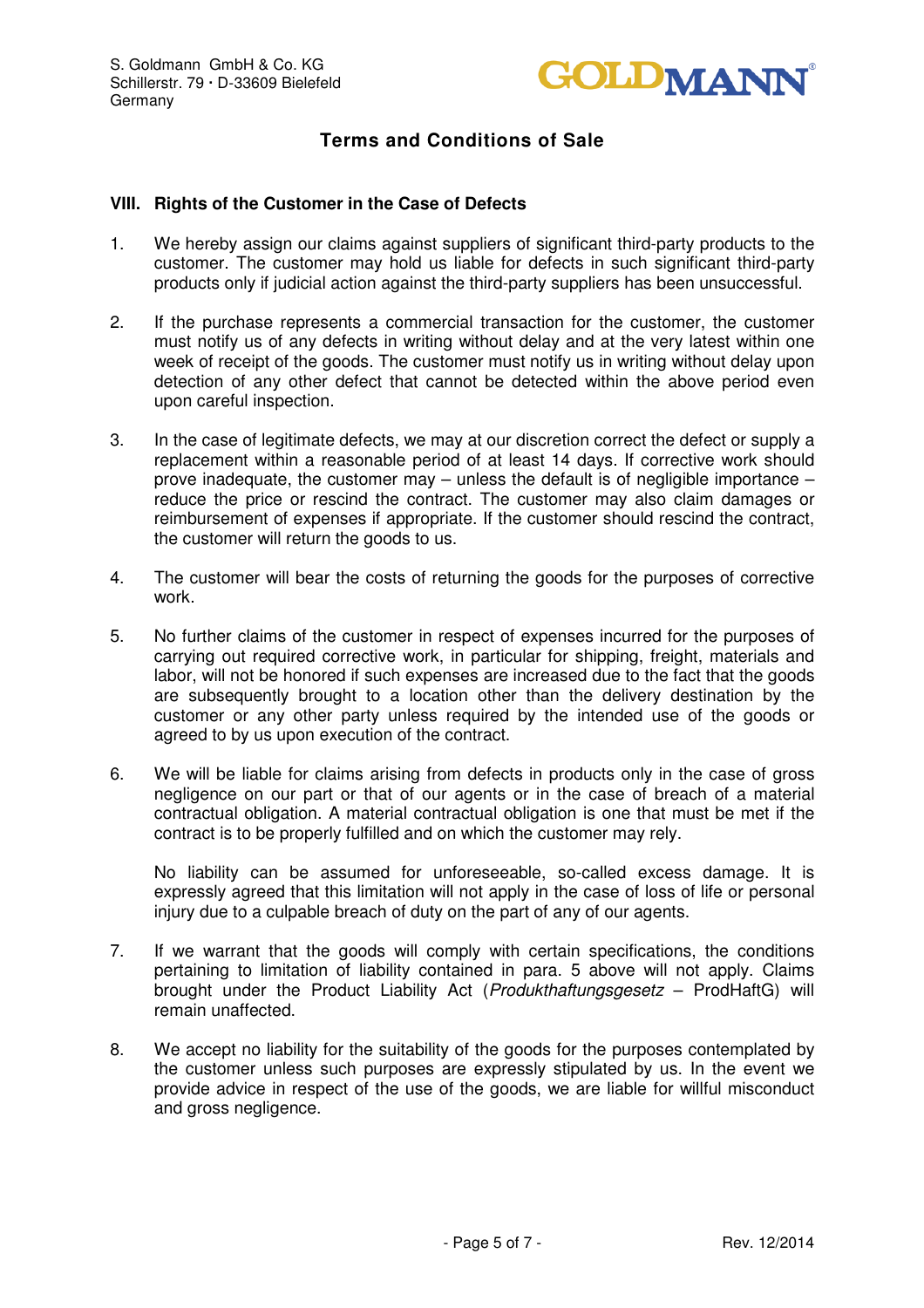

### **IX. Limitation of Liability, Damages**

- 1. Unless stipulated otherwise in these Terms and Conditions, our liability for any breach of contractual obligations or any or other obligations will be governed by the relevant provisions of law. We will at our sole discretion determine whether circumstances warrant limitation of our liability.
- 2. We will be liable for damages for whatever legal reason in the case of willful misconduct and gross negligence. In the case of simple negligence, we will be liable only in the case of
	- a) claims arising in connection with the loss of life, personal injury or illness,
	- b) claims arising in connection with the breach of a material contractual obligation (i.e., an obligation that must be fulfilled to permit proper performance of the contract and may regularly be relied upon by the customer). Our liability will, however, then be limited to foreseeable and typically occurring damages.
- 3. The limitations to our liability pursuant to 2 above will not apply in the case of concealment of a defect with intent to deceive or if we have extended a warranty on the respective products. The limitations to our liability do not apply in the case of claims of the customer under the Product Liability Act.
- 4. The customer may rescind or cancel the order due to breach of contract only if the breach can be attributed to us. The contract will otherwise be governed and construed in accordance with the provisions of law and legal practice.
- 5. In the case of delay, the customer's claim for damages will be limited to 5 per cent of the net purchase price unless such delay is due to willful misconduct or gross negligence on our part.

#### **X. Limitation Periods**

- 1. The general period of limitation for claims arising from defects in materials and workmanship or defects of title is one year from the date of delivery.
- 2. In the event the goods consist of a construction material, the period of limitation will be five years from the date of delivery.
- 3. Special provisions of law governing real rights of third parties to the return of property (§ 438(1) no. 1 of the German Civil Code (Bürgerliches Gesetzbuch – BGB)), intent to deceive on our part and claims against suppliers in the case of sale to a consumer pursuant to § 479 of the German Civil Code will apply.
- 4. Contractual and other claims of the customer arising from defective goods will also become time-barred upon expiration of the periods specified under the provisions of law governing contracts unless the application of the regular legally prescribed periods pursuant to §§ 195 and 199 of the German Civil Code would result in earlier expiration of such claims under the given circumstances.